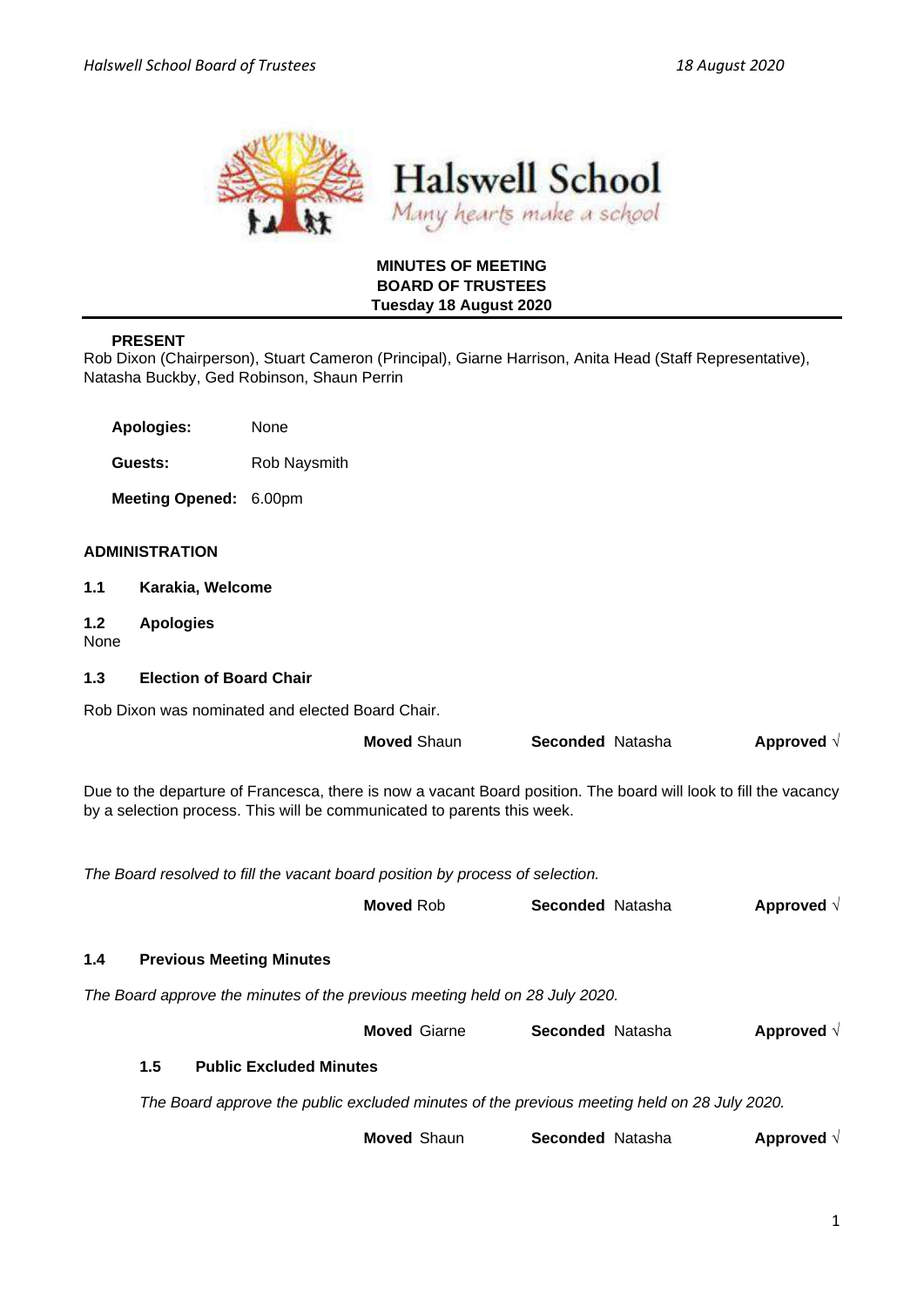## **1.6 Actions From Previous Meeting**

| By Who           | <b>Action</b>                                                                            | Reference   | Date |
|------------------|------------------------------------------------------------------------------------------|-------------|------|
| Francesca        | Write to NZTA/CCC/Police regarding roading<br>issues around school and request a meeting | Done        |      |
| Francesca/Stuart | Francesca and Stuart to meet with CCC and<br>to update the board on findings             | Done        |      |
| <b>Stuart</b>    | Request in the newsletter for interested<br>community members regarding Astroturf.       | Done        |      |
| <b>BOT</b>       | Learning Support, Appointment<br>Review<br>Procedure and Child Protection policies.      | In Progress |      |

## **1.7 Confirmation of urgent motions passed between meetings**

None

### **1.8 Correspondence**

### [Roading Issues](https://drive.google.com/drive/u/0/folders/1XKxW5b5BePvBAa2WfGwkh45jivkiPGuj)

Suggestion for the children to present this issue at the next Community Board Meeting. Possibility of getting parking zones introduced outside the school.

## **1.9 Standing Admin Items**

- Boar[d](https://drive.google.com/open?id=1LgYeP3fbHNJrrdwtKhmni7bUn5KZf6AdawXvp-8GM5I) [register](https://drive.google.com/open?id=1LgYeP3fbHNJrrdwtKhmni7bUn5KZf6AdawXvp-8GM5I)
- Record o[f](https://docs.google.com/spreadsheets/d/1ooqHmfuVcjAxJj74l2cyNrLx6E1GWjN2CMAD-VWrSTk/edit#gid=1585903216) hours
- Con[f](https://drive.google.com/open?id=1LpqgUK6iwhrXOSzvrxmLTcgpA-wsuZg7DU-aIw9nGAw)lict of [Interest](https://drive.google.com/open?id=1LpqgUK6iwhrXOSzvrxmLTcgpA-wsuZg7DU-aIw9nGAw)
- **[Capabilities and Prof Development](https://drive.google.com/open?id=1Vq0YrIsDwmndZRHvvGvFtK1YOlEWlifxCfIAxHaVDlo)**
- [Board work plan](https://docs.google.com/document/d/16WAgjXfZuFQ9Un3Lb7bJ9NQj9tU1J26Koes3jzuU9jQ/edit)

# **Monitoring/Review**

## **2.1 Principal's Report**

Noted

## **2.2 Curriculum Report**

Sub Committee meeting was held on 6 August.

After reviewing the mid-year reviews and reports, the following shows:

Positive progress in all curriculum areas, this can be attributed to the flexibility in learning styles since the Lockdown.

A strong overall improvement in Maths, proving that the focus has been beneficial.

The Board acknowledge and thank the Principal and management team for their preparation should things revert back to lockdown Level 3 or 4 in the near future.

### **2.3 Communication**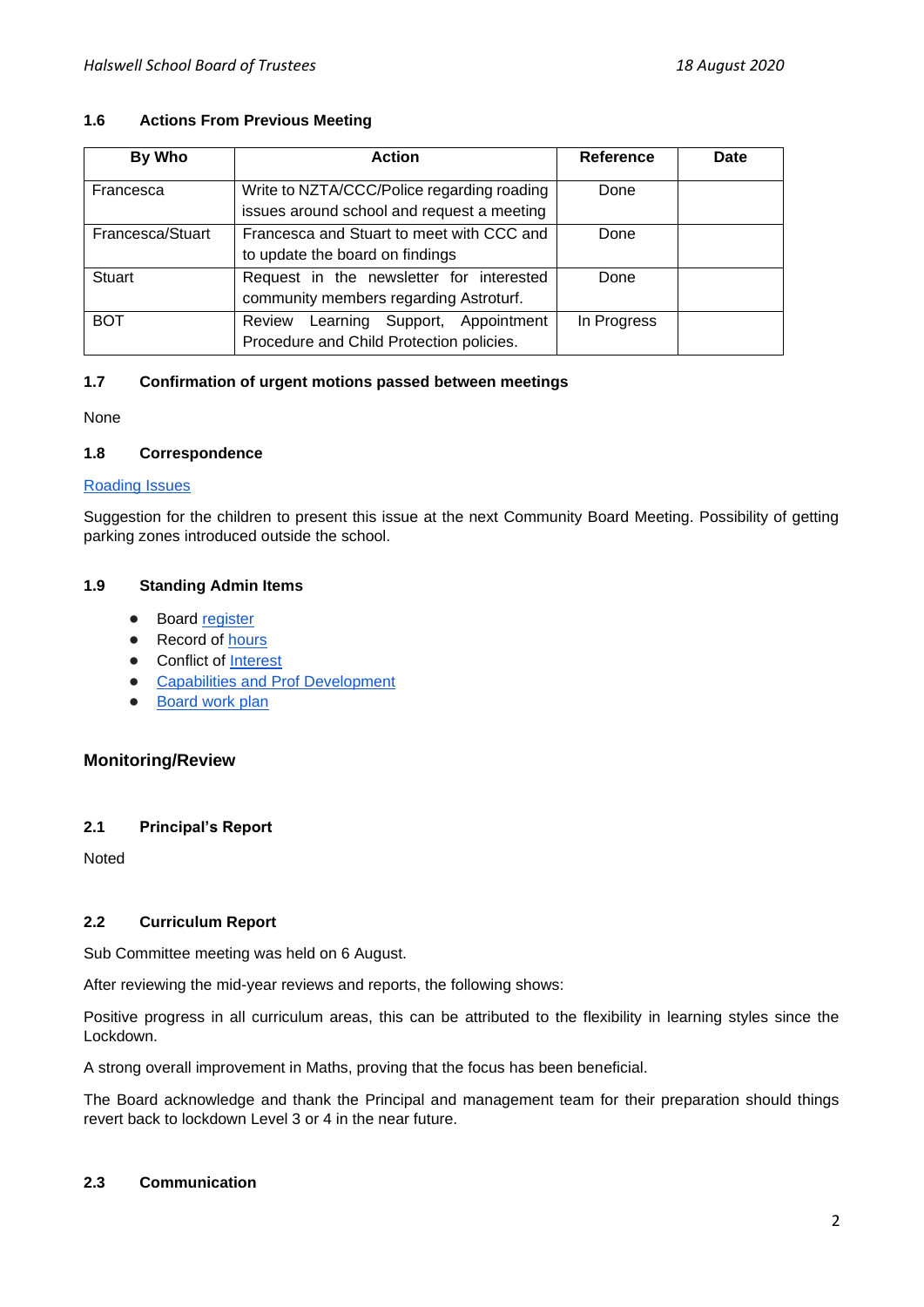Community Consultation has been postponed. Next steps are to determine a new timeline for meetings, focus groups and community survey.

## **2.4 Finance Report**

School tracking well against the revised 2020 budget.

# **2.5 Health & Safety**

Nothing to report

### **2.6 Property**

Issues with the internal doors in admin block works.

Holiday work has been completed.

Next bundle of work will be done next holidays, these will be: air-con cages, speakers and blinds.

The bund is structurally sound - plan to put in the retaining wall can be completed, currently awaiting quotes.

## **2.7 School Docs**

Reviews to be completed by the end of Term 3.

# **Other Agenda Items**

None

**Meeting closed:** 7.00pm

**CONFIRMED \_\_\_\_\_\_ \_\_\_\_\_\_\_\_\_\_\_\_\_\_\_\_\_\_\_\_\_\_\_\_\_** 15 September 2020

 **CHAIRPERSON**